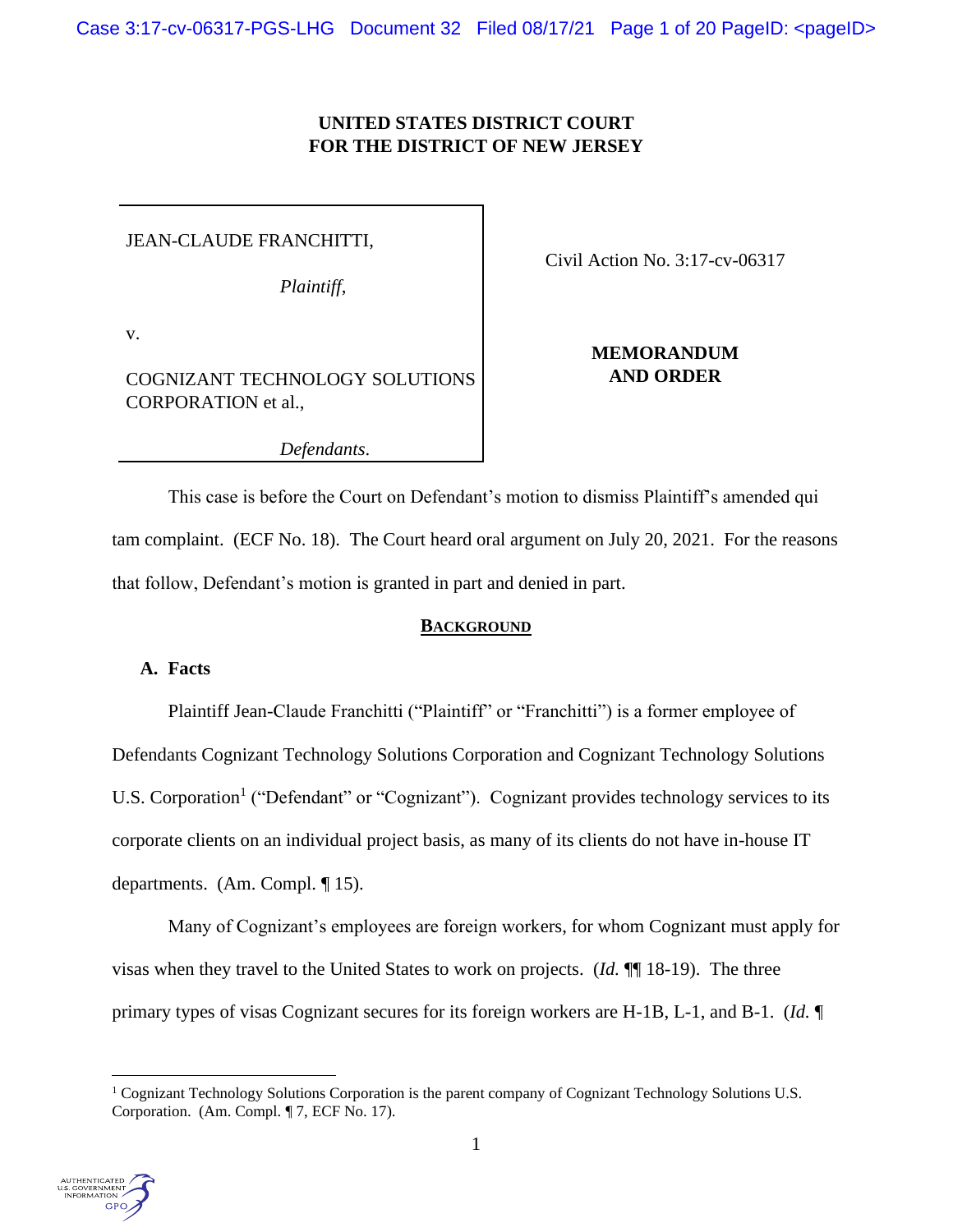19). Because the distinctions between those visas are at the heart of this case, a brief description of each follows.

#### **i. H-1B Visas**

H-1B visas are intended for temporary, specialized labor. 8 C.F.R. § 214.2(h)(1). When an employer applies for an H-1B visa, it must state, *inter alia*, the place, start date, and end date of the worker's employment. 20 C.F.R.  $\S$  655.730(c)(4). The employment must be nonspeculative – that is, the position must exist at the time the application is filed – and the foreign worker's wages must be the same as other workers performing the same or similar duties in the marketplace. 20 C.F.R. § 655.731(a); USCIS, Policy Mem. 3 (2020),

https://www.uscis.gov/sites/default/files/ document/memos/PM-602-0114\_ITServeMemo.pdf; *Combatting Fraud and Abuse in the H-1B Visa Program*, USCIS, https://www.uscis.gov/scamsfraud-and-misconduct/report-fraud/combating-fraud-and-abuse-in-the-h-1b-visa-program (last visited June 22, 2021); (*see also* ECF No. 17-26 (collecting cases)). An H-1B visa recipient may work in the United States for up to three years, with an option to extend the work authorization for another three years. *H-1B Specialty Occupations, DOD Cooperative Research and Development Project Workers, and Fashion Models*, USCIS, https://www.uscis.gov/working-inthe-united-states/temporary-workers/h-1b-specialty-occupations-dod-cooperative-research-anddevelopment-project-workers-and-fashion (last visited June 22, 2021).

The United States awards 65,000 H-1B visas (plus 20,000 for applicants with at least a master's degree) through a highly competitive lottery system each year.<sup>2</sup> Id. Generally, the selection process begins in March and, if selected in the lottery, an H-1B visa recipient may start

<sup>2</sup> For context, USCIS received 308,613 H-1B visa applications for Fiscal Year 2022 and 274,237 applications for Fiscal Year 2021. *H-1B Electronic Registration Process*, USCIS, https://www.uscis.gov/working-in-the-unitedstates/temporary-workers/h-1b-specialty-occupations-and-fashion-models/h-1b-electronic-registration-process (last visited June 22, 2021).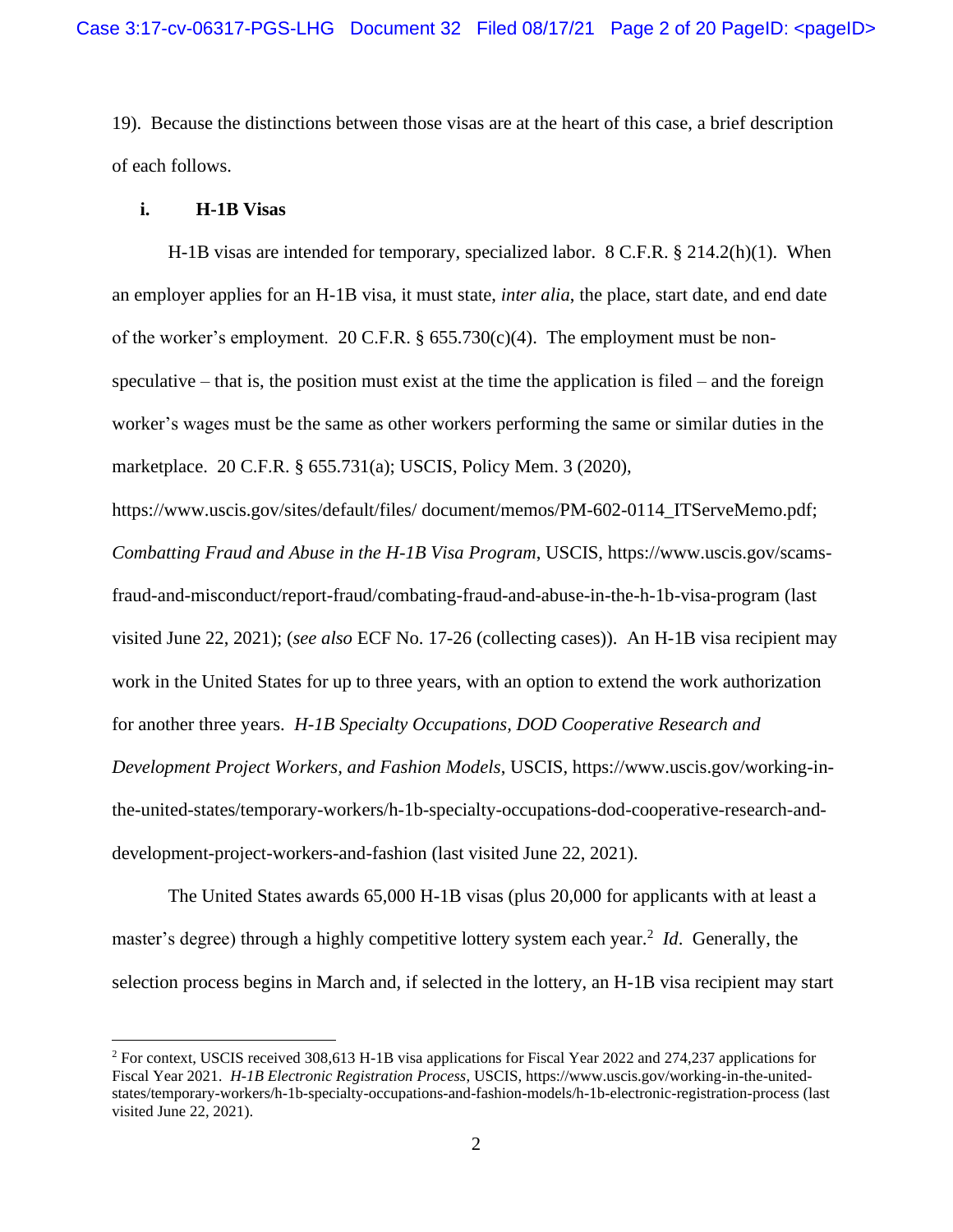working in the United States in October of the same year. *H-1B Electronic Registration Process*, USCIS, https://www.uscis.gov/working-in-the-united-states/temporary-workers/h-1b-specialtyoccupations-and-fashion-models/h-1b-electronic-registration-process (last visited June 22, 2021). While the cost of an H-1B application may vary depending on the type of employer, it would likely be about \$6,460 for a large company with many foreign workers like Cognizant. *See H and L Filing Fees for Form I-129, Petition for a Nonimmigrant Worker*, USCIS, https://www.uscis.gov/forms/all-forms/h-and-l-filing-fees-for-form-i-129-petition-for-anonimmigrant-worker (last visited June 22, 2021); *I-129, Petition for a Nonimmigrant Worker*, USCIS, https://www.uscis.gov/i-129 (last visited June 22, 2021); (*see also* Am. Compl. ¶ 25).

## **ii. L-1 Visas**

L-1 visas are intended for applicants who have worked for their employer abroad for at least one continuous year within the preceding three years, and will provide services to the same employer in the United States in a capacity that is managerial, executive, or involves specialized knowledge or expertise in the employer's operations.  $8 \text{ C.F.R.}$ ,  $8 \text{ 214.2(l)(1)}$ . Recipients of an L-1A or L-1B visa may work in the United States for a maximum of seven or five years, respectively, after extending the initial three-year period. *L-1A Intracompany Transferee Executive or Manager*, USCIS, https://www.uscis.gov/working-in-the-united-states/temporaryworkers/l-1a-intracompany-transferee-executive-or-manager (last visited June 22, 2021); *L-1B Intracompany Transferee Executive or Manager*, USCIS, https://www.uscis.gov/working-in-theunited-states/temporary-workers/l-1b-intracompany-transferee-specialized-knowledge (last visited June 22, 2021). Unlike H-1B visas, L-1 visas do not have an annual cap, lottery system, or wage requirement. *Id.* Further, an employer like Cognizant would likely pay \$5,460 per L-1 visa application. *See H and L Filing Fees for Form I-129, Petition for a Nonimmigrant Worker*,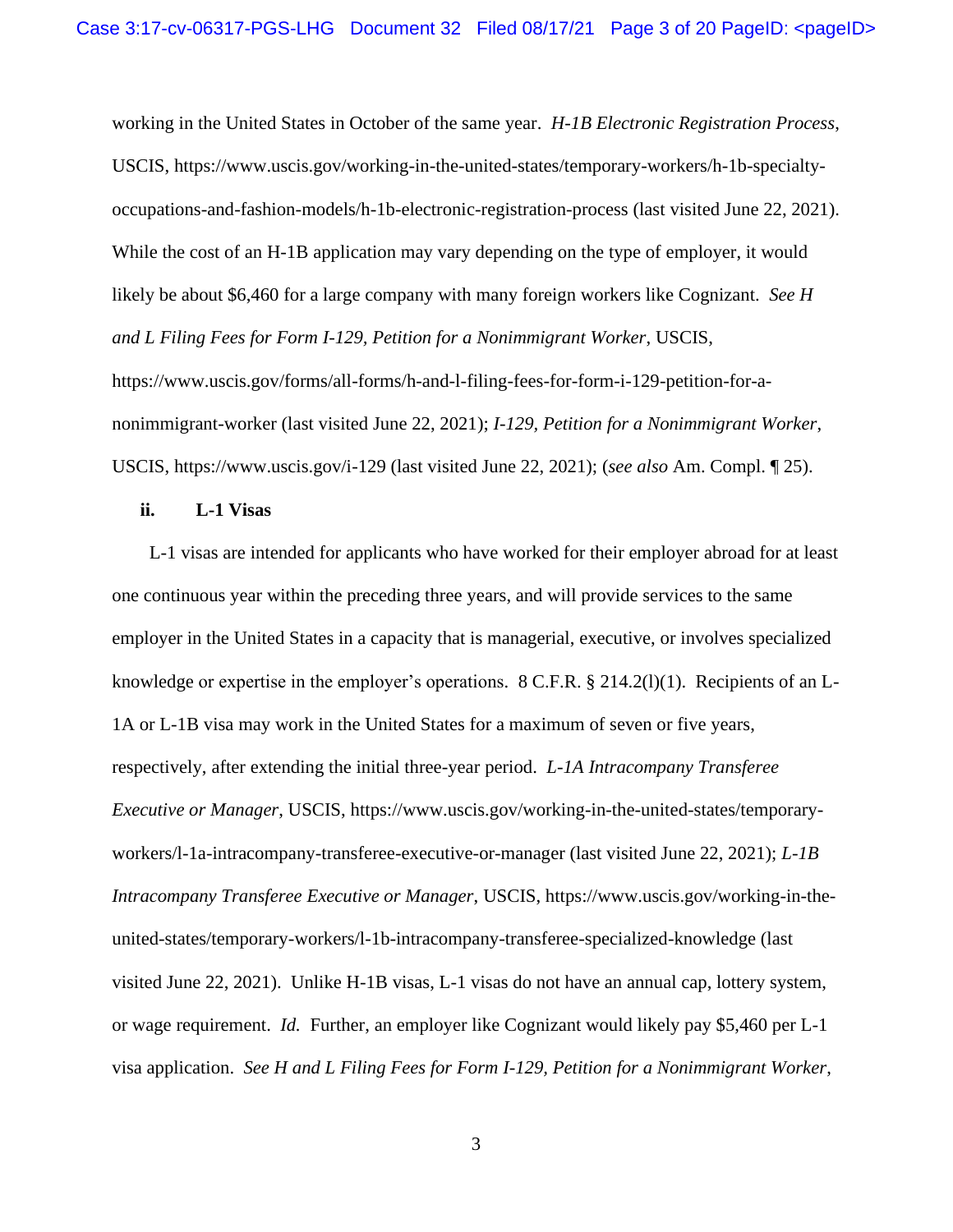USCIS, https://www.uscis.gov/forms/all-forms/h-and-l-filing-fees-for-form-i-129-petition-for-anonimmigrant-worker (last visited June 22, 2021); *I-129, Petition for a Nonimmigrant Worker*, USCIS, https://www.uscis.gov/i-129 (last visited June 22, 2021); (*see also* Am. Compl. ¶ 28).

#### **iii. B-1 Visas**

B-1 visas are intended for short-term visitors for business purposes, which can include attending a conference, consulting with business associates, negotiating a contract, and participating in short-term trainings. 8 C.F.R. § 214.2(b); *B-1 Temporary Business Visitor*, USCIS, https://www.uscis.gov/working-in-the-united-states/temporary-visitors-for-business/b-1 temporary-business-visitor (last visited June 22, 2021). A visitor on a B-1 visa may stay in the United States for up to six months, with the possibility of extending the stay for a maximum total of one year per trip. *Id.* Unlike recipients of L-1 and H-1B visas, a visitor on a B-1 visa is not authorized to work in the United States. *See* 8 C.F.R. § 214.2(b); *Visitor Visa*, U.S. Dep't of State, https://travel.state.gov/content/travel/en/us-visas/tourism-visit/visitor.html (last visited June 22, 2021). A B-1 visa application costs \$160 and does not involve a lottery process. U.S. Dep't of State, *supra*.

Cognizant hired Franchitti as a Director in 2007 and promoted him to Assistant Vice President in 2011. (Am. Compl. ¶ 32). Franchitti alleges that, during the course of his employment, he observed several types of fraud in Cognizant's visa application procedures.

First, he alleges that Cognizant routinely applied for H-1B visas for future, prospective work. This allowed it to maintain a population of "travel ready" workers who could immediately travel to the United States when a labor need arose, thereby circumventing the unreliable, competitive, and time-consuming H-1B lottery process. (*Id.* ¶¶ 39-40). To secure these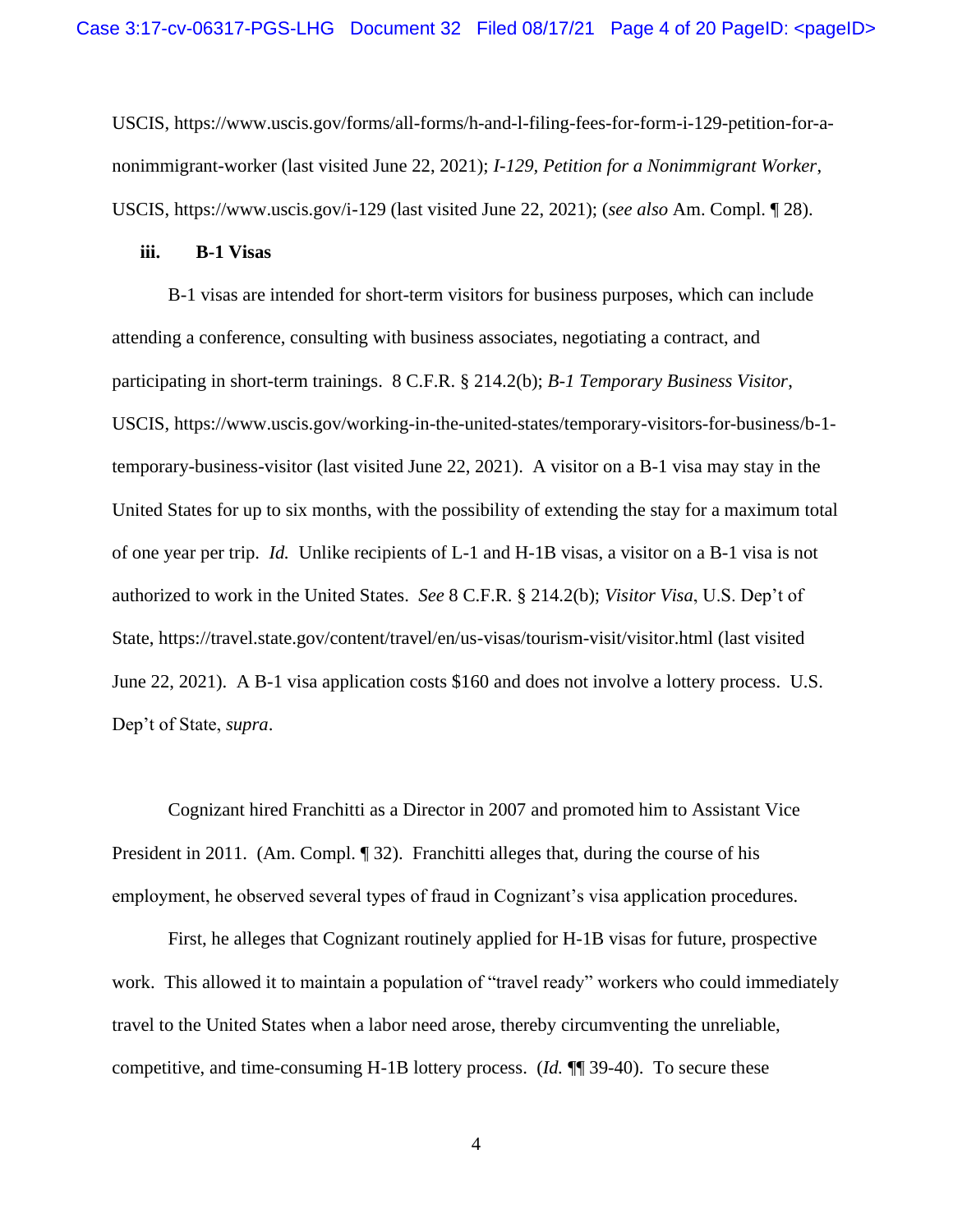prospective H-1B visas, Cognizant allegedly falsified job descriptions and projects in invitation letters which described the work that the "travel-ready" employees would perform in the United States. (*Id.* ¶ 45). Franchitti cites email correspondence and internal documents regarding this practice, in which he was pressured to participate. (*Id.* ¶¶ 40-43; *see, e.g.*, ECF Nos. 17-4, 17-9, 17-11, 17-12, 17-16). For example, he was asked to explain to team members Cognizant's need "to get associates visa-ready, so if a suitable opportunity arises in the US we can move quickly," (Am. Compl. ¶ 41), and to sign hundreds of fraudulent invitation letters, (*id.* ¶¶ 46-47). When Franchitti raised concerns about these practices with his supervisor, the responsibility to sign invitation letters was transferred to another Cognizant employee. (*Id.* ¶ 50).

Second, Franchitti alleges that Cognizant routinely applied for L-1 and B-1 visas instead of H-1B visas to save money and avoid the H-1B lottery process. (*Id.* ¶¶ 52-53).

For its L-1 visa applications, Cognizant allegedly issued fraudulent invitation letters attesting to the managerial and/or specialized duties the visa recipients would perform – much of which was fabricated. (*Id.* ¶ 54). Franchitti alleges Cognizant's fraud was two-fold: (1) it improperly secured L-1 visas for future projects, and (2) the work the employees actually performed did not meet the criteria for an L-1 visa. (*Id.* ¶¶ 53-55).

In addition, Cognizant allegedly brought foreign workers to the United States on B-1 visas to perform billable work that required an H-1B visa. (*Id.* ¶ 56). Franchitti cites internal correspondence indicating that Cognizant knowingly approved B-1 visa holders to perform paid services in the United States, even though the B-1 visa does not authorize such work. (*Id.* ¶ 57).

Third, Franchitti alleges that Cognizant falsely certified that it would pay its H-1B employees the legally required wage rate when, in fact, it paid those employees substantially less than their colleagues who performed the same work but did not require visas. (*Id.* ¶ 58). He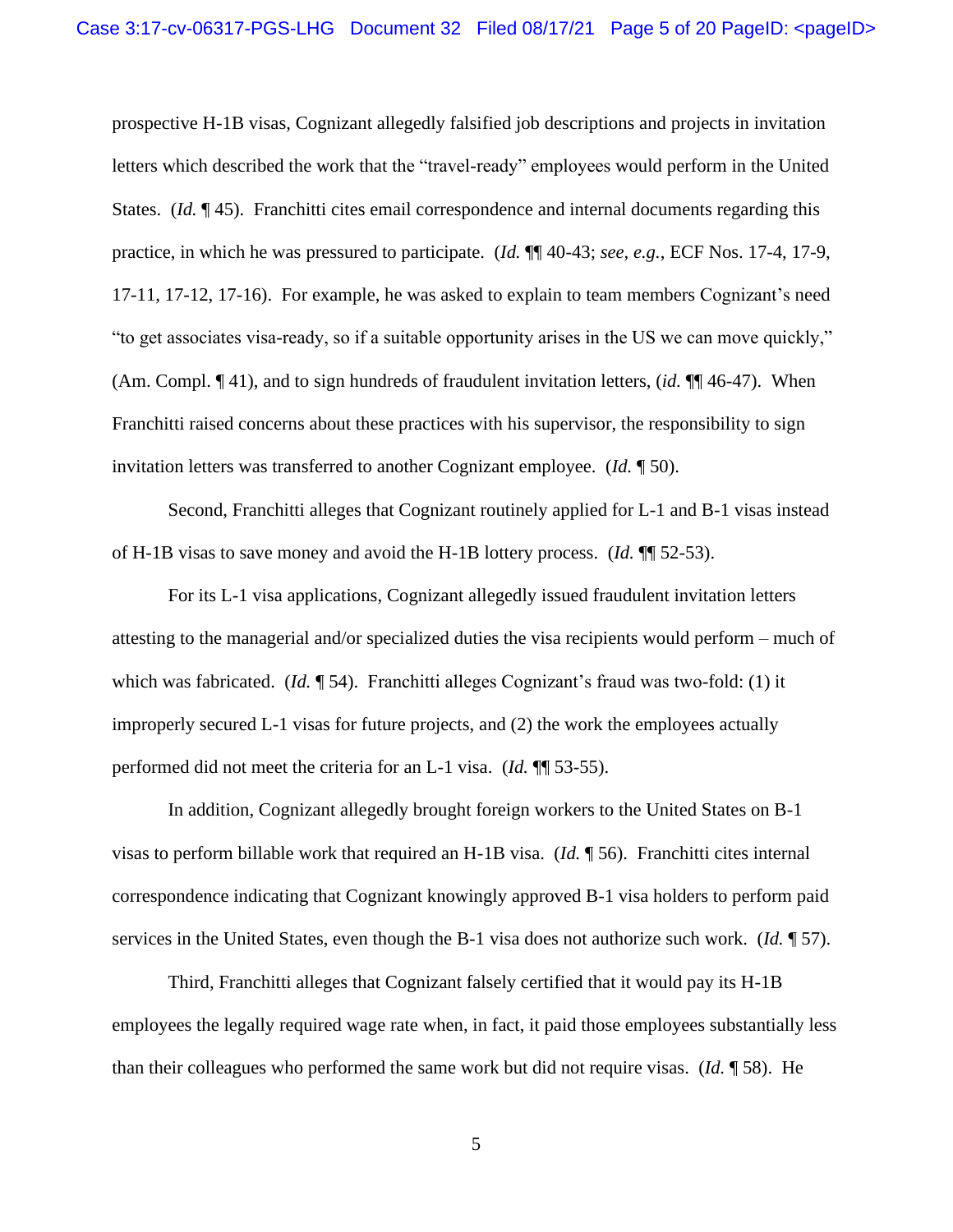asserts that keeping its employee expenses low allowed Cognizant to offer its customers a lower price and make more profit. (*Id.* ¶¶ 59-60).

In sum, Franchitti argues the United States has been harmed by Cognizant's fraudulent practices because (1) it has been deprived of its interest in the visas and the ability to control their distribution in accordance with the law; (2) it was deprived of application fees when Cognizant improperly applied for L-1 and B-1 visas for work that required a more expensive H-1B visa; and (3) Cognizant's underpayment of its H-1B visa workers has deprived the United States of significant tax revenue by reducing the required amount of its payroll tax contributions.<sup>3</sup> (*Id.*  $\P$  63-65). Each of those harms, he alleges, arose from Cognizant's submission of false certifications and false claims during the visa application process. And, but for those false claims and false statements, Cognizant's visa applications would have been denied because its foreign workers were not eligible for the visas they received. (*Id.* ¶ 68-73).

### **B. Procedural History**

Franchitti timely filed his original qui tam complaint on August 22, 2017 (ECF No. 1). *See* 31 U.S.C. § 3731(b)(1). The United States declined to intervene. (ECF No. 4). After Defendant moved to dismiss the complaint (ECF No. 16), Franchitti filed an amended complaint on January 27, 2021 (ECF No. 17). Defendant filed the instant motion to dismiss on February 17, 2021. (ECF No. 18).

#### **C. Venue & Jurisdiction**

This Court has jurisdiction over this matter pursuant to 28 U.S.C. § 1331 and 31 U.S.C. § 3729. Venue is proper in the District of New Jersey under 31 U.S.C. § 3732 and 28 U.S.C. §

 $3$  Franchitti does not allege a violation of the Internal Revenue Code – he submits that Cognizant complied with the tax laws by paying the requisite 7.65% in payroll taxes for each employee. Rather, he asserts that if Cognizant paid its H-1B workers the legally required wage, its payroll tax contributions would have been significantly greater. (*Id.*  $\P(65)$ .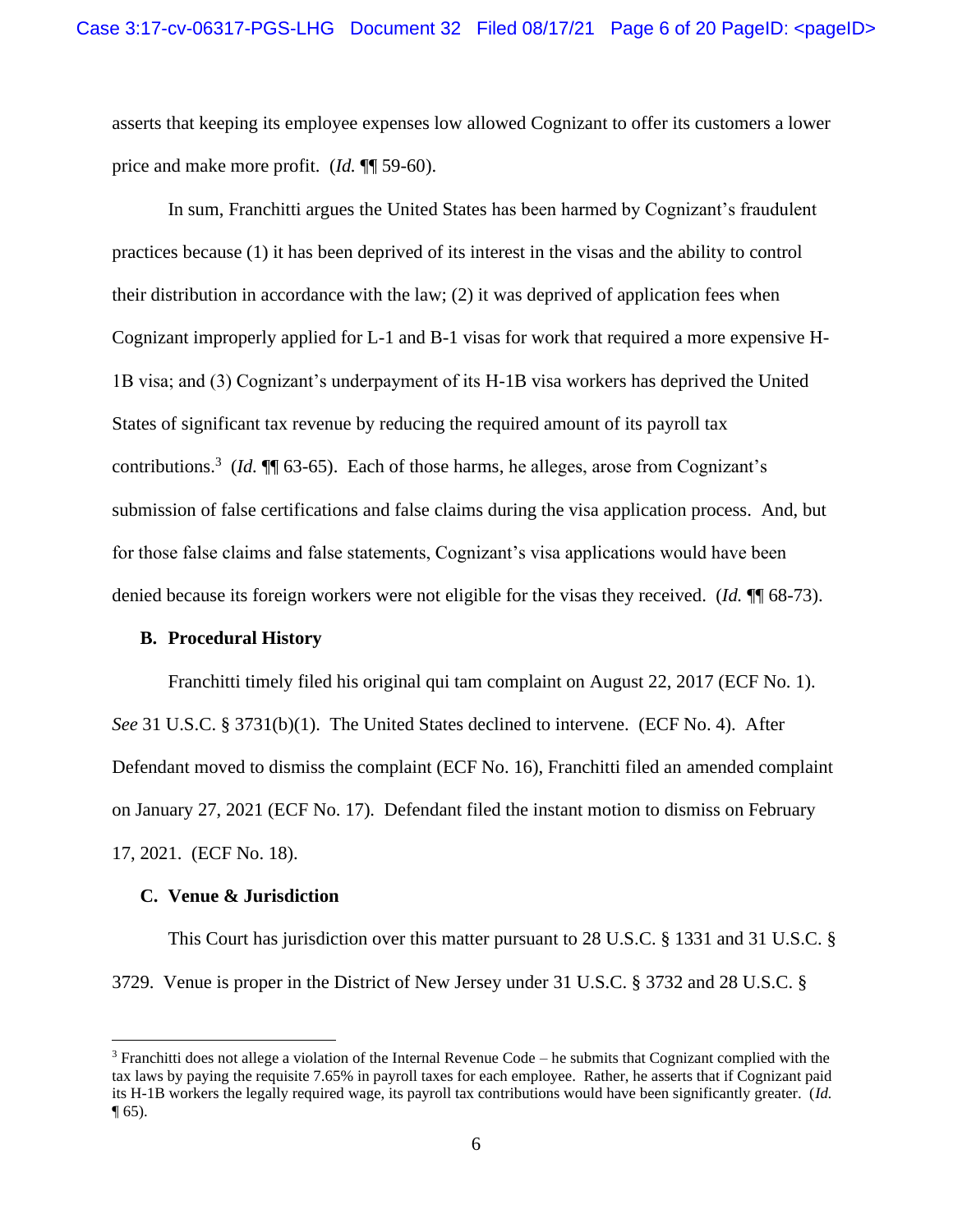1391(b) because Cognizant's principal place of business and world headquarters are in Teaneck, New Jersey. (Am. Compl. ¶ 7). In addition, Franchitti alleges Cognizant's submission of fraudulent visa petitions and supporting documentation took place in New Jersey. (*Id.* ¶ 9).

#### **DISCUSSION**

### **A. Legal Standard**

Federal Rule of Civil Procedure 12(b)(6) provides that an action may be dismissed for "failure to state a claim upon which relief can be granted." "In deciding a Rule 12(b)(6) motion, a court must take all allegations in the complaint as true and view them in the light most favorable to the plaintiff." *United States v. Loving Care Agency, Inc.*, 226 F. Supp. 3d 357, 362- 63 (D.N.J. 2016). The plaintiff's factual allegations must give rise to a claim for relief that is "plausible on its face." *Bell Atl. Corp. v. Twombly*, 550 U.S. 544, 570 (2007). A claim has "facial plausibility when the plaintiff pleads factual content that allows the court to draw the reasonable inference that the defendant is liable for the misconduct alleged." *Ashcroft v. Iqbal*, 556 U.S. 662, 678 (2009).

When a complaint involves allegations of fraud, a plaintiff must meet the heightened pleading requirements of Rule 9(b) to state a claim under Rule 12(b)(6). *Foglia v. Renal Ventures Mgmt., LLC*, 754 F.3d 153, 155 (3d Cir. 2014). Under Rule 9(b), "a party must state with particularity the circumstances constituting fraud or mistake." Fed. R. Civ. P. 9(b). The purpose of Rule 9(b) is to "provide[ ] defendants with fair notice of the plaintiffs' claims." *Foglia*, 754 F.3d at 156. The Third Circuit has held that a plaintiff need only allege "particular details of a scheme to submit false claims paired with reliable indicia that lead to a strong inference that claims were actually submitted." *Id.* at 155-58.

> Courts in [the District of New Jersey] have found that a plaintiff may satisfy that requirement in one of two ways: (1) by pleading the date,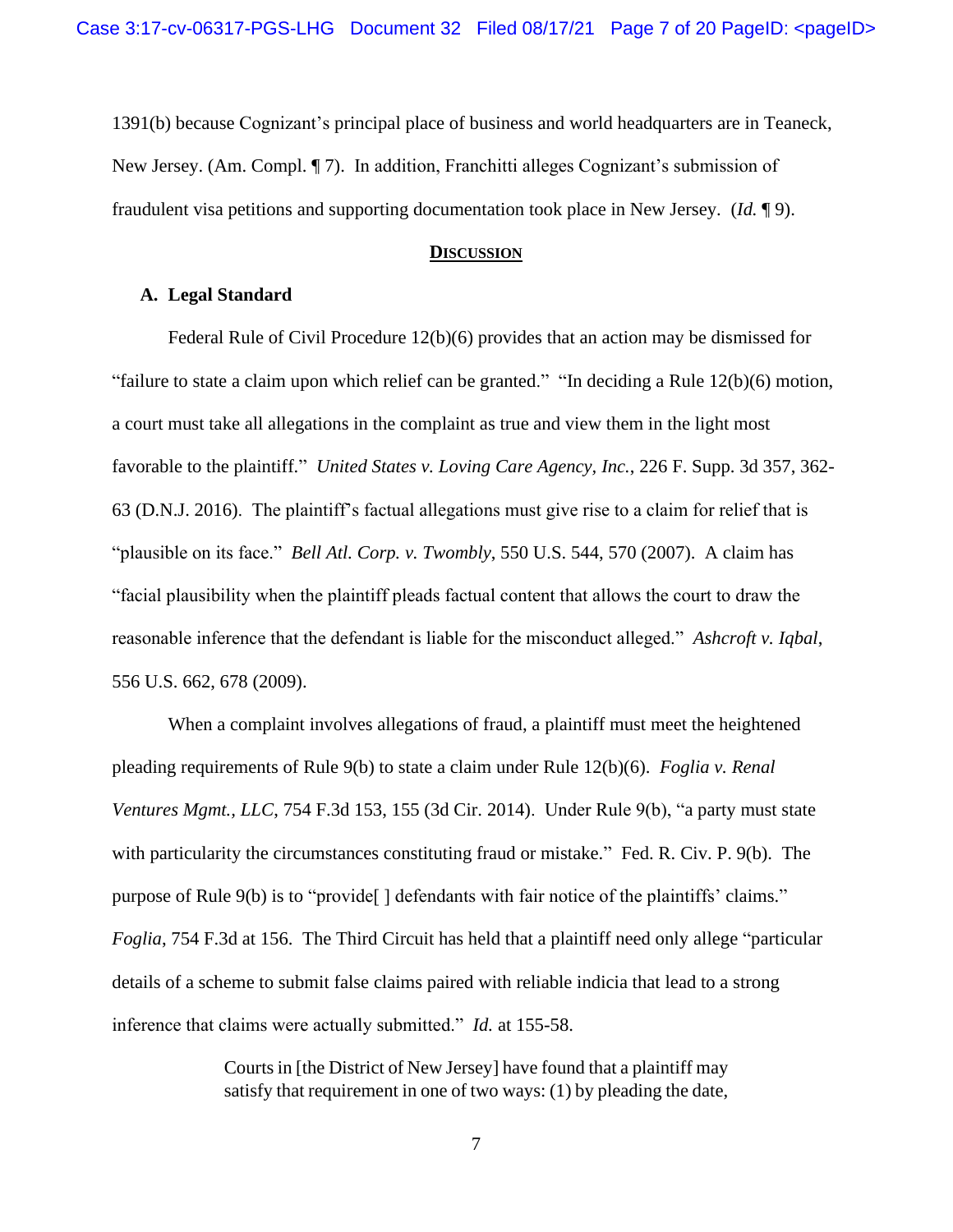place, or time of the fraud; or (2) using an alternative means of injecting precision and some measure of substantiation into their allegations of fraud.

*Loving Care Agency*, 226 F. Supp. 3d at 363 (quoting *Flanagan v. Bahal*, No. 12–cv–2216, 2015 WL 9450826, at \*3 (D.N.J. Dec. 22, 2015)).

### **B. False Claims Act**

Private persons may bring a qui tam action on their own behalf and on behalf of the United States for a violation of the False Claims Act. 31 U.S.C. § 3730(b). In the present case, Franchitti alleges violations of 31 §§ 3729(a)(1)(A), (B), and (G), and seeks declaratory and injunctive relief, statutory civil penalties, and a monetary award and legal fees and costs for himself.

First, the Court must evaluate whether Franchitti's complaint sufficiently pleads a false claim or reverse false claim under 31 U.S.C. § 3729(a)(1)(A), (B), or (G). Then, the Court will address Defendant's arguments that Franchitti's complaint should be dismissed based on the public disclosure bar and/or tax bar. *See* 31 U.S.C. §§ 3729(d); 3730(e)(4)(A).

## **C. Claims**

Franchitti alleges Cognizant violated 31 U.S.C. §§ 3729(a)(1)(A) and (B) ("section (A)" and "section (B)") by knowingly submitting false documentation in connection with its H-1B, L-1, and B-1 visa applications, including fraudulent invitation letters and job descriptions.

A person violates section (A) if they "knowingly present[], or cause[] to be presented, a false or fraudulent claim for payment or approval." A person violates section (B) if they "knowingly make[], use[], or cause[] to be made or used, a false record or statement material to a false or fraudulent claim." In relevant part, a "claim" is "any request or demand, whether under a contract or otherwise, for money or property and whether or not the United States has title to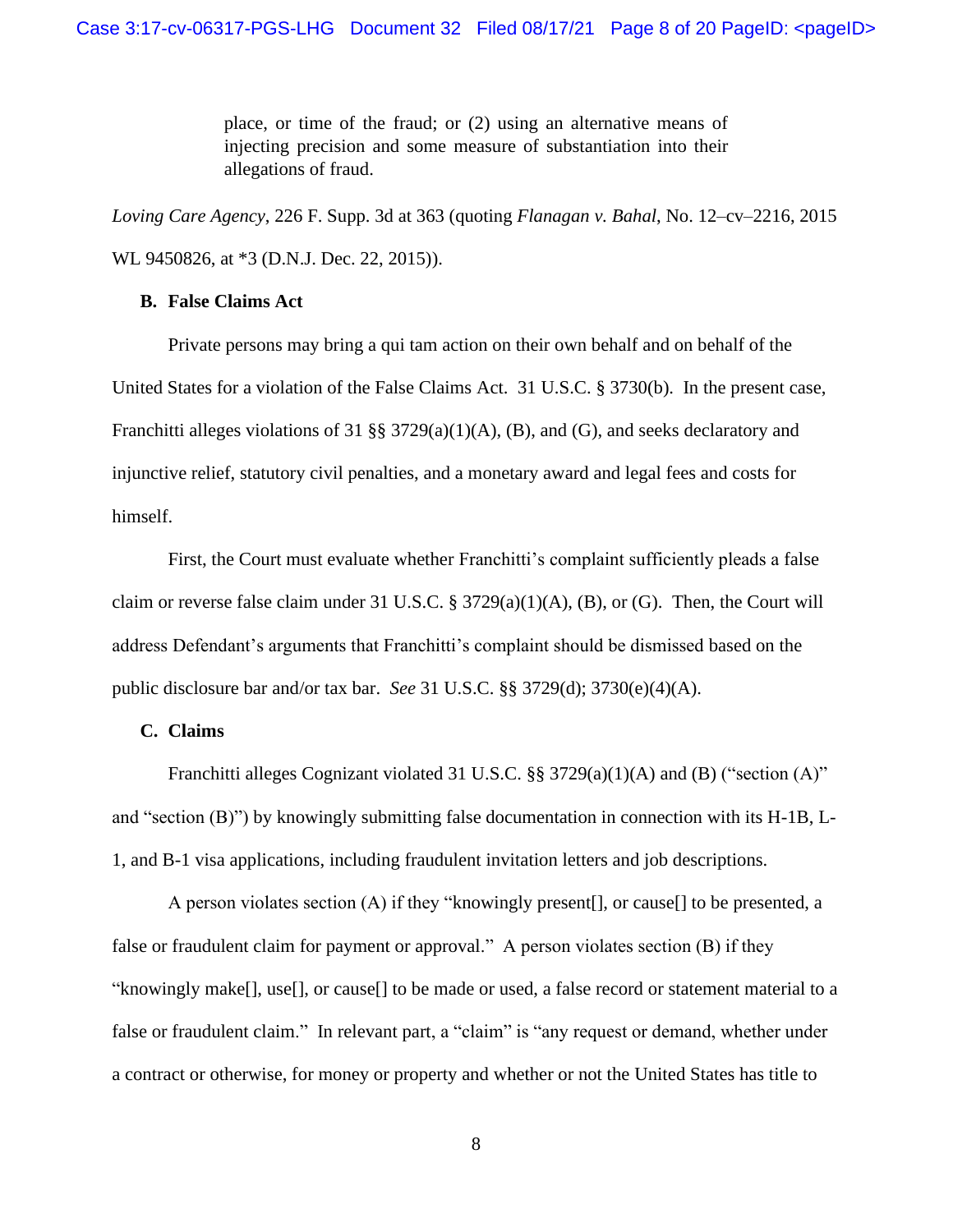the money or property, that-- (i) is presented to an officer, employee, or agent of the United States." 31 U.S.C. § 3729(b)(2)(A). Franchitti's allegation that Cognizant violated 31 U.S.C. §§  $3729(a)(1)(A)$  or (B) requires the Court to construe a visa as "property" under the FCA's definition of "claim."

In *Cleveland v. United States*, 531 U.S. 12, 24 (2000), the Supreme Court held that video poker machine licenses did not fall within traditional concepts of property rights under the federal mail fraud statute, 18 U.S.C. § 1341. The Court emphasized that the licenses have no economic or commercial value in the hands of the government but, rather, allow it to collect processing fees from license applications and "exclude applicants deemed unsuitable to run video poker operations." *Cleveland*, 531 U.S. at 23-24. The Court held that "these intangible rights of allocation, exclusion, and control amount to no more and no less than Louisiana's sovereign power to regulate" and that "[s]uch regulations are paradigmatic exercises of the States' traditional police powers." *Id.* at 23. Applying *Cleveland* in the context of the FCA, the District of Delaware held that fishing licenses are not "property" because they do not "exist 'independent of the regulatory regime.'" *United States v. Majestic Blue Fisheries, LLC*, 196 F. Supp. 3d 436, 444 (D. Del. 2016).<sup>4</sup>

The analyses in *Cleveland* and *Majestic* are instructive. Like a license, a visa has no value to the government beyond the revenue stream from application fees. Rather, "[i]t licenses, subject to certain conditions, engagement in pursuits that private actors may not undertake without official authorization." *Cleveland*, 531 U.S. at 13. For example, foreign workers may not enter the United States or perform paid services unless they meet specific criteria and comply

<sup>&</sup>lt;sup>4</sup> By contrast, a veteran's fraudulent affidavit and application for hospitalization were considered a claim for money or property under the FCA because the value of the medical services, equipment, and medicines he received had a tangible financial value. *Alperstein v. United States*, 291 F.2d 455 (5th Cir. 1961). *But see United States v. Borth*, 266 F.2d 521, 523 (10th Cir. 1959) (reaching the opposite conclusion on similar facts).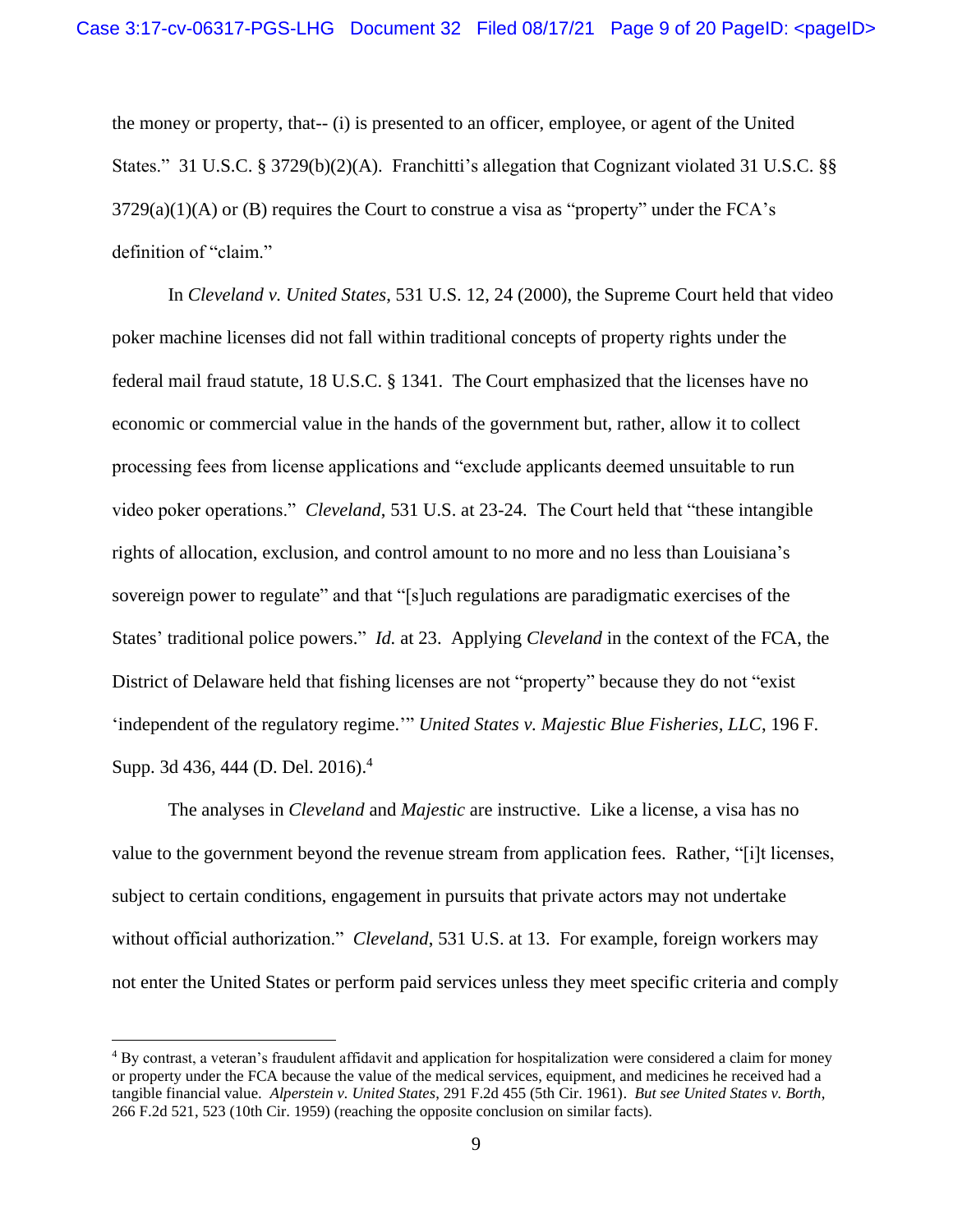with immigration regulations, and the United States controls the number of visas and the process by which they are issued. Such a "purely regulatory" scheme does not invoke traditional property rights. *Majestic*, 196 F. Supp. 3d at 444 (quoting *Cleveland*, 531 U.S. at 21-22).

Because the Court finds that a visa is not property, Franchitti has failed to allege a false or fraudulent "claim" under either 31 U.S.C. §§ 3729(a)(1)(A) or (B). As a result, the Court shall grant Defendant's motion to dismiss as to all paragraphs of Franchitti's complaint that allege a violation of 31 U.S.C.  $\S$ § 3729(a)(1)(A) or (B).

#### **D. Reverse False Claims**

Franchitti alleges Cognizant violated 31 U.S.C. § 3729(a)(1)(G) ("section (G)") when it knowingly applied for B-1 and L-1 visas instead of the more appropriate H-1B visas, thereby decreasing its financial obligation to the government. A person is liable for a reverse false claim under section (G) when they

> knowingly make[], use[], or cause[] to be made or used, a false record or statement material to an obligation to pay or transmit money or property to the Government, or knowingly conceals or knowingly and improperly avoids or decreases an obligation to pay or transmit money or property to the Government.

## 31 U.S.C. § 3729(a)(1)(G).

To state a claim under this section, Franchitti must show that there was an "obligation" as defined by the FCA. "[T]he term 'obligation' means an established duty, whether or not fixed, arising from an express or implied contractual, grantor-grantee, or licensor-licensee relationship, from a fee-based or similar relationship, from statute or regulation, or from the retention of any overpayment." 31 U.S.C. § 3729(b)(3). "[F]or a reverse FCA claim, the definition of an 'obligation' refers to one existing at the time of the improper conduct to pay the Government funds." *United States ex rel. Petras v. Simparel, Inc.*, 857 F.3d 497, 506 (3d Cir. 2017). The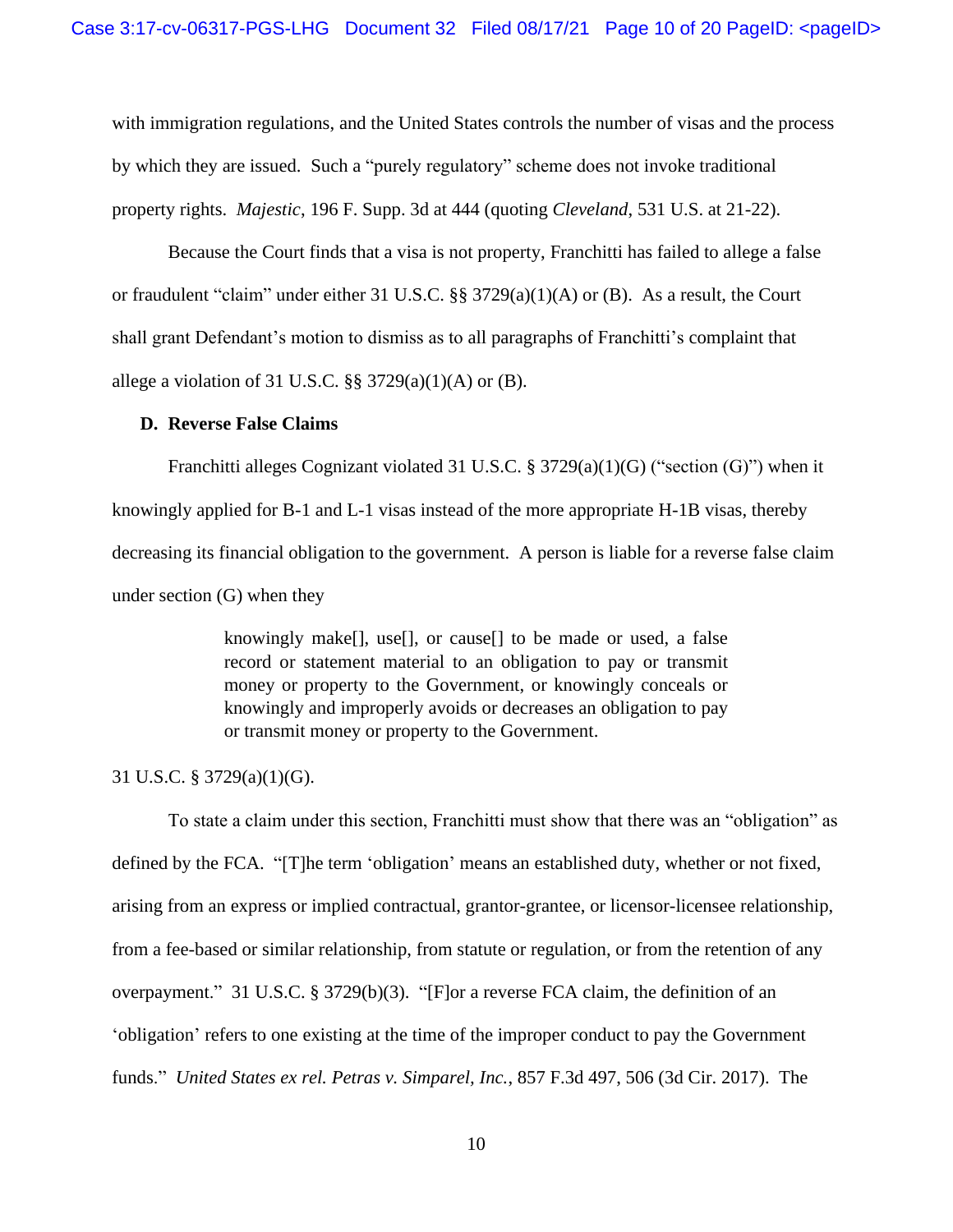obligation must not be contingent – that is, it cannot be solely dependent on future, hypothetical, or discretionary events, such as the obligation to pay accrued dividends upon a company's liquidation or the board's declaration of dividends, *id.* at 505, or to pay a statutory fine for a violation that has not yet been prosecuted by the government, *U.S. ex rel. Bain v. Georgia Gulf Corp.*, 386 F.3d 648, 653 (5th Cir. 2004).

There is little case law on this precise issue. In one factually similar case, the relator argued that "[b]ecause Defendants falsely obtained cheaper [B-1] visas, they avoided an obligation to pay the government the higher fees associated with the more expensive unskilledworker visa." *Lesnik v. Eisenmann SE*, 374 F. Supp. 3d 923, 939 (N.D. Cal. 2019) (alterations in original). The court rejected that argument, holding that "there was no obligation to pay the government for a petition-based visa because no visa application for a petition-based visa was ever actually submitted." *Id.* at 940. In other words, the employer fulfilled its obligation by paying the correct fee for the visa it obtained, even if it knew that visa did not authorize the type of work its employee performed.

Other courts to interpret "obligation" under the FCA have focused on whether the defendant had a contractual, statutory, or regulatory obligation. *See, e.g.*, *United States ex rel. Customs Fraud Investigations, LLC. v. Victaulic Co.*, 839 F.3d 242 (3d Cir. 2016); *United States v. Pemco Aeroplex, Inc.*, 195 F.3d 1234 (11th Cir. 1999).

In *Pemco*, the court found that the defendant decreased its obligation to pay money to the government by misrepresenting the true value of the equipment it purchased from the Air Force. 195 F.3d at 1236-37. Pursuant to regulation and a pre-existing contract, the defendant was required to submit an inventory schedule and dispose of excess government property in its possession. *Id.* at 1237-38. By submitting incorrect stock numbers in its inventory schedule, the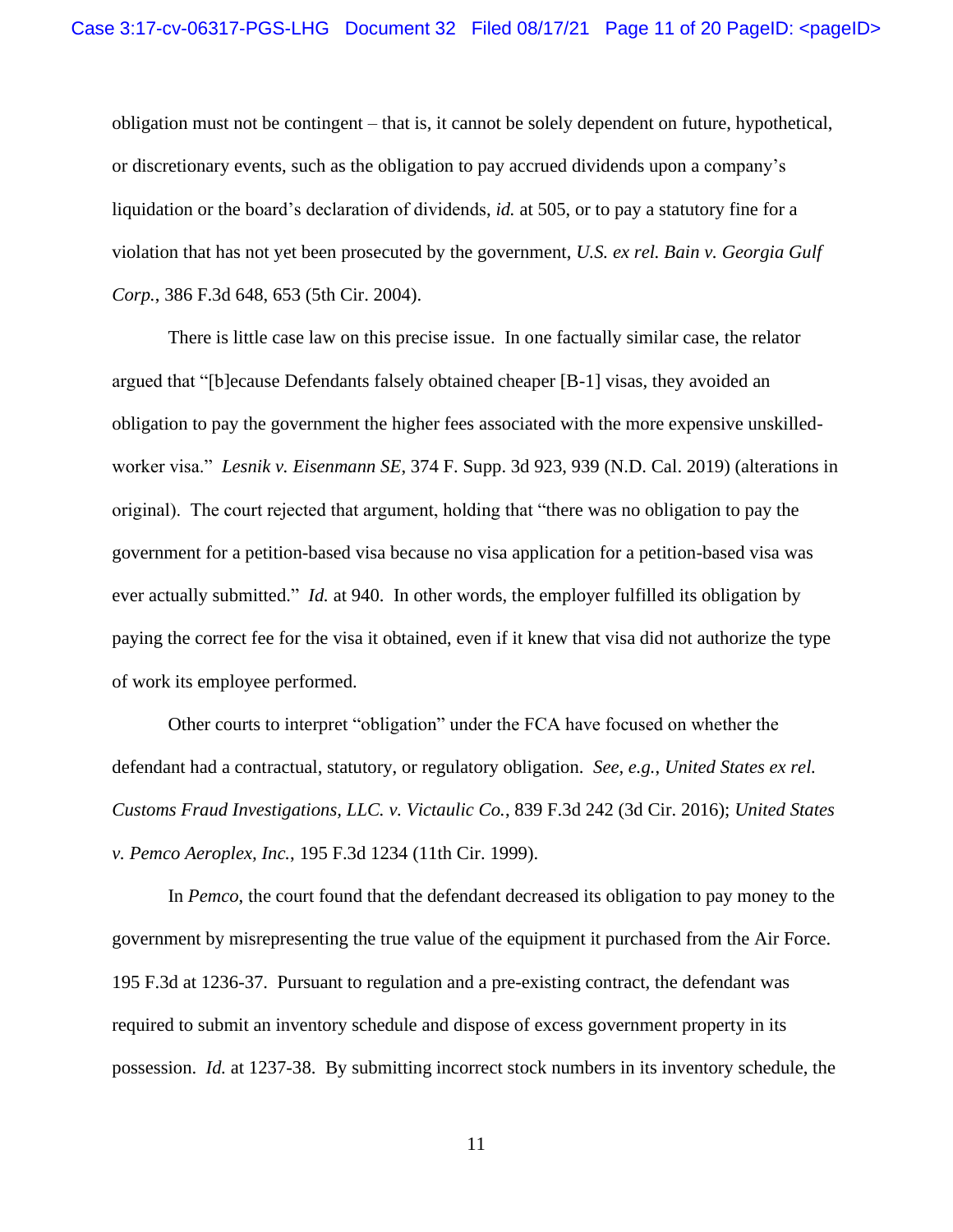defendant avoided accounting for the full value of the equipment and purchased it from the government at a substantially below-market price. *Id.* at 1236.

In *Victaulic*, the defendant imported millions of pounds of improperly marked pipe fittings without reporting that they were improperly marked, thereby avoiding the 10% marking duty required by the Tariff Act of 1930. 839 F.3d at 245-46. Noting the expanded definition of "obligation" resulting from the FCA's 2009 revision,<sup>5</sup> the Third Circuit held that the defendant was liable under the reverse false claims provision of the FCA because it had an obligation to pay the marking duty – which accrued at the time it imported the improperly marked goods – and it knowingly and improperly avoided that obligation. *Id.* at 254-55.

Just as the defendant in *Pemco* submitted false records to pay less than the true value of the airplane equipment, Cognizant submitted false statements about the nature of its employees work to pay lower visa application fees. And, like the marking duty in *Victaulic*, Cognizant's obligation to pay the correct visa application fee accrued upon its submission of the visa application. Cognizant's obligation was governed by the USCIS regulatory scheme but, unlike *Pemco* and *Victaulic*, there is no statute or pre-existing contract at issue here.

A plain language reading of the statute suggests that Cognizant had an obligation to pay the appropriate fee for the privileges associated with its desired visa. This could be characterized

<sup>&</sup>lt;sup>5</sup> "The reverse false claims provision of the FCA was revised as part of the Fraud Enforcement and Recovery Act of 2009 (FERA)." *Id*. at 253.

The FERA made two substantial changes. First, it added to the reverse false claims provision the phrase "or knowingly conceals or knowingly and improperly avoids or decreases an obligation to pay or transmit money or property to the Government." Second, it defined an "obligation" as "an established duty, whether or not fixed, arising from an express or implied contractual, grantor-grantee, or licensor-licensee relationship, from a fee-based or similar relationship, from statute or regulation, or from the retention of any overpayment."

*Id*. Those changes "broadened the scope to which reverse false claims liability would attach," following the narrow interpretation of "obligation" in *American Textile Manufacturers Institute, Inc. v. The Limited, Inc.*, 190 F.3d 729 (6th Cir. 1999). *Id.* at 253-54.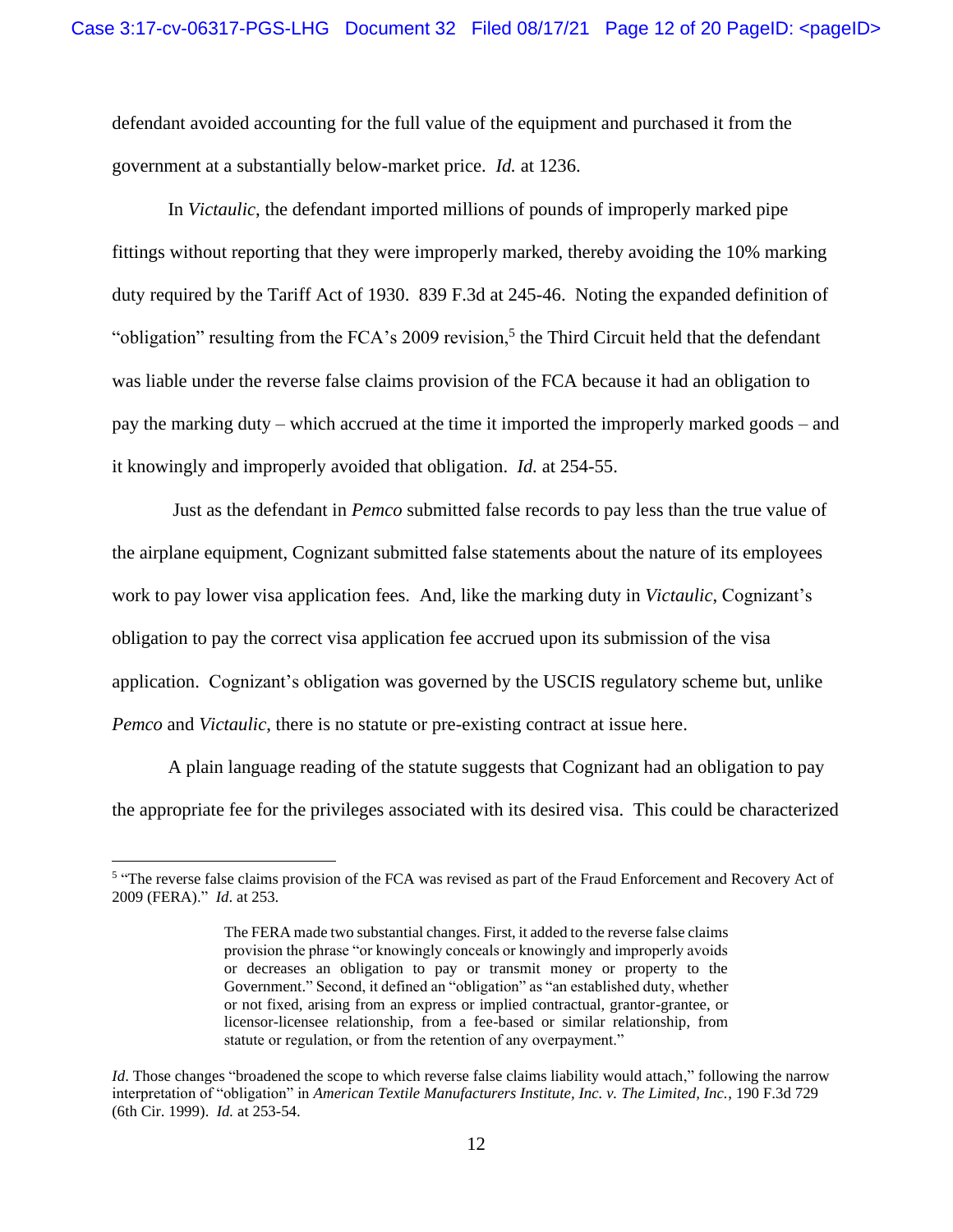as an "implied contractual" or "fee-based" relationship under 31 U.S.C. § 3729(b)(3). By paying for L-1 and B-1 visas but directing its employees to perform work that required the more expensive H-1B visa, Cognizant decreased – and made false statements material to – its obligation to pay money to the government under 31 U.S.C. § 3729(a)(1)(G). The internal email correspondence submitted by Franchitti is plausibly sufficient to allege that Cognizant committed this violation knowingly. Finally, Cognizant's false statements are material because if it accurately represented the nature of its employees' work, its visa applications would likely have been rejected or its employees' visas revoked, consistent with USCIS policy and practice. (*See, e.g.*, ECF No. 17-26 at 18-19). The details and documentation of Cognizant's alleged fraud have been asserted with sufficient particularity to meet the heightened pleading requirements under Fed. R. Civ. P. 9(b).

For the foregoing reasons, Franchitti has sufficiently stated a reverse false claim under 31

U.S.C. § 3729(a)(1)(G), and Defendant's motion to dismiss shall be denied as to the paragraphs of the complaint that allege a violation of that section.

#### **E. Public Disclosure Bar**

The False Claims Act contains a public disclosure bar provision, which provides:

The court shall dismiss an action or claim under this section, unless opposed by the Government, if substantially the same allegations or transactions as alleged in the action or claim were publicly disclosed-- (i) in a Federal criminal, civil, or administrative hearing in which the Government or its agent is a party; (ii) in a congressional, Government Accountability Office, or other Federal report, hearing, audit, or investigation; or (iii) from the news media,

unless the action is brought by the Attorney General or the person bringing the action is an original source of the information.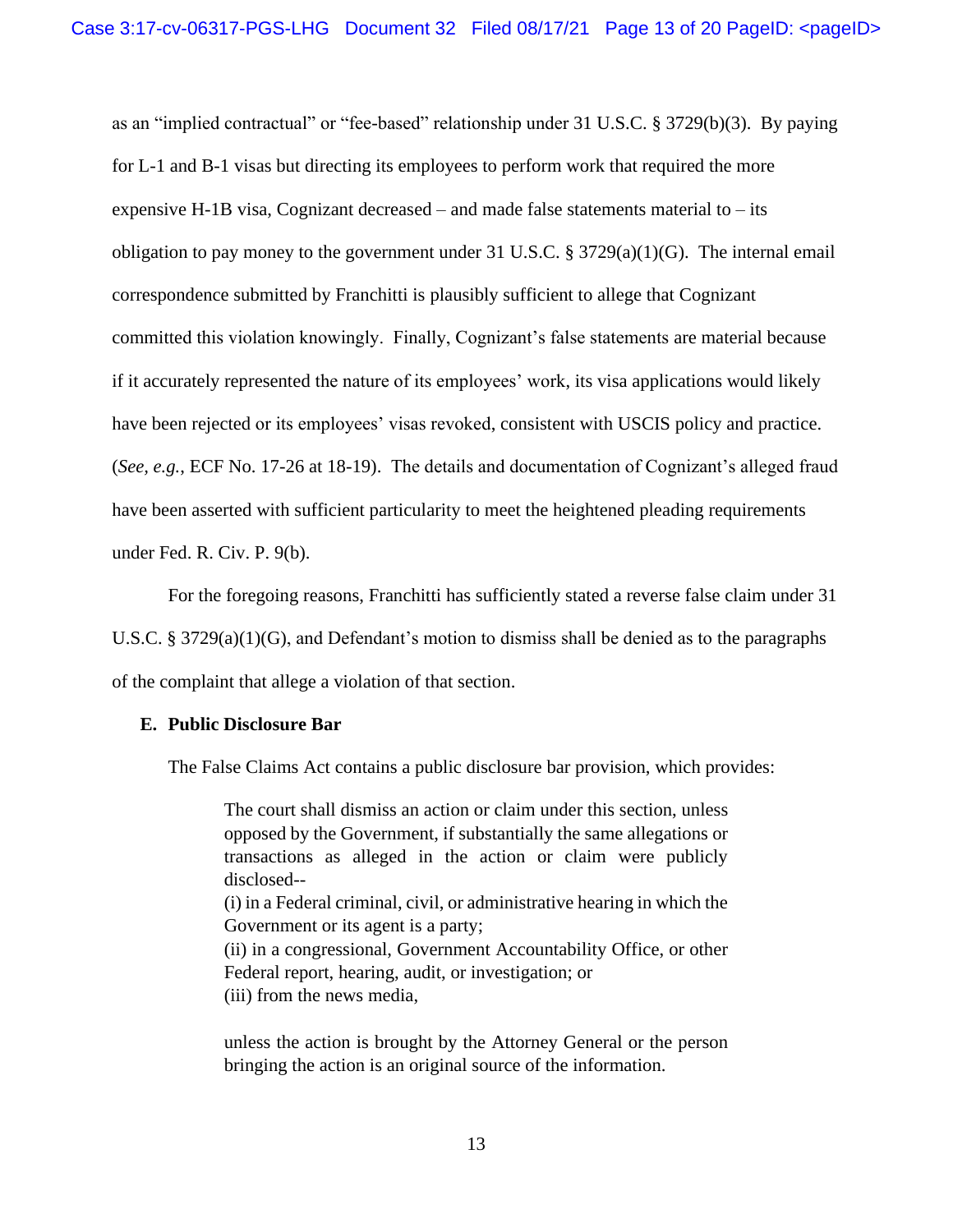### 31 U.S.C. § 3730(e)(4)(A).

In interpreting that provision, the Third Circuit has stated that "[w]here the fraud has been publicly disclosed — either because the public documents set out the allegation of fraud itself [Z] or its essential elements  $[X+Y]$  — a relator's claim will be barred so long as it is '"supported by" or "substantially similar to" [the] public disclosures.'" *United States v. Omnicare, Inc.*, 903 F.3d 78, 83–84 (3d Cir. 2018) (alterations in original) (quoting *United States ex rel. Zizic v. Q2Administrators, LLC*, 728 F.3d 228, 237 (3d Cir. 2013)). The public disclosures must do more than "merely indicate the possibility that such a fraud could be perpetrated in the [relevant] industry." *Omnicare*, 903 F.3d at 86. However, the defendant need not be specifically named as long as it is directly identifiable from the public disclosures. 728 F.3d at 238.

Other circuits have held that the public disclosures must set the government "on the trail" of the defendant – that is, alert the government to the possibility of the defendant's fraud. *See, e.g.*, *United States ex rel. Reed v. KeyPoint Gov't Sols*., 923 F.3d 729, 751 (10th Cir. 2019); *United States v. CSL Behring, L.L.C.*, 855 F.3d 935, 944 (8th Cir. 2017); *Advocates for Basic Legal Equal., Inc. v. U.S. Bank, N.A.*, 816 F.3d 428, 431 (6th Cir. 2016); *United States ex rel. Jamison v. McKesson Corp*., 649 F.3d 322, 329, 330 (5th Cir. 2011); *U.S. ex rel. Baltazar v. Warden*, 635 F.3d 866, 868 (7th Cir. 2011); *United States v. Alcan Elec. & Eng'g, Inc*., 197 F.3d 1014, 1019 (9th Cir. 1999).

Even if the public disclosure bar is triggered, a relator may proceed with his or her FCA action if he or she is "an original source of the information" that was publicly disclosed. 31 U.S.C. § 3730(e)(4)(A); *see also Rockwell Int'l Corp. v. United States*, 549 U.S. 457, 470-71 (2007). Pursuant to the False Claims Act: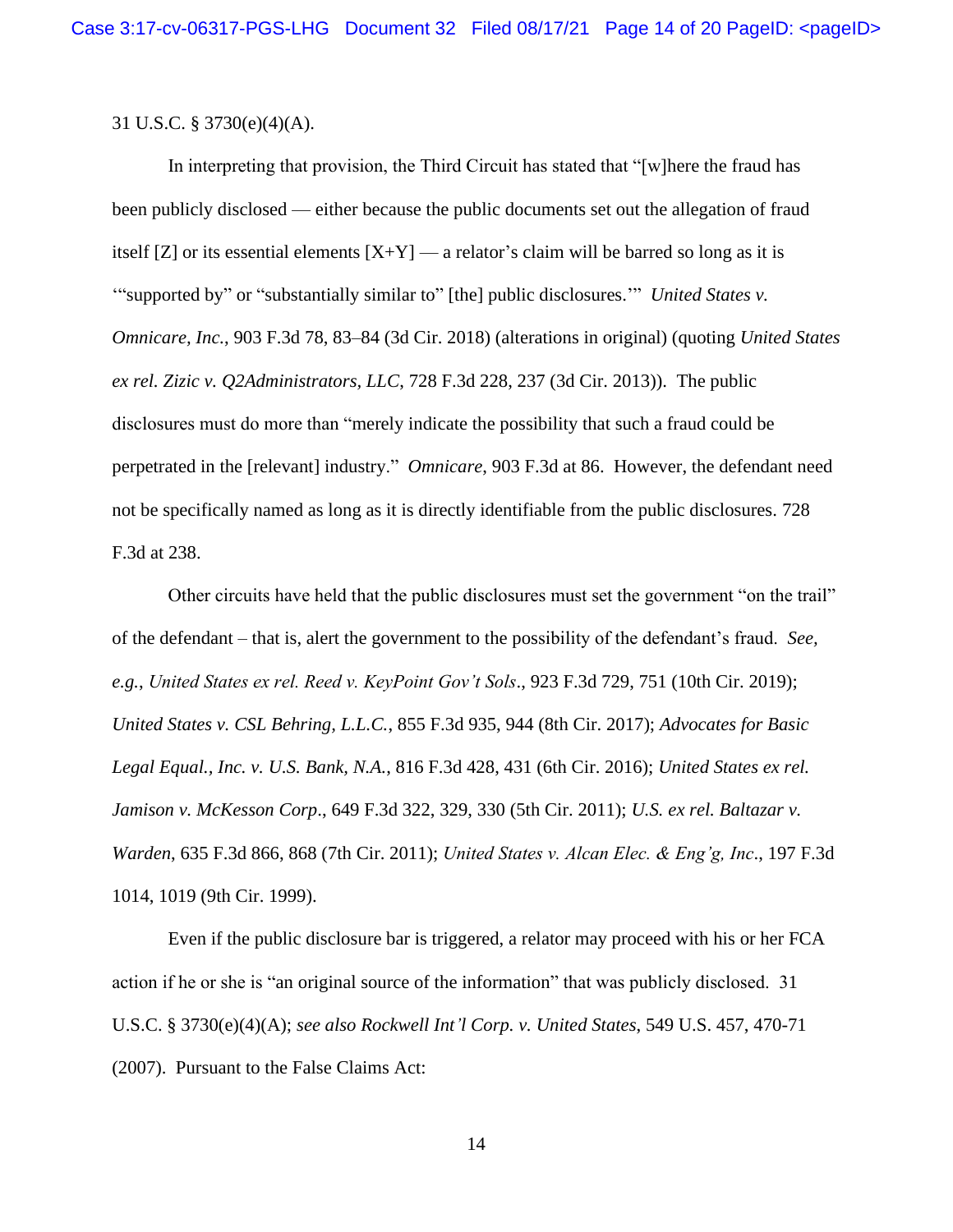"[O]riginal source" means an individual who either (i) prior to a public disclosure under subsection (e)(4)(a), has voluntarily disclosed to the Government the information on which allegations or transactions in a claim are based, or (2) who has knowledge that is independent of and materially adds to the publicly disclosed allegations or transactions, and who has voluntarily provided the information to the Government before filing an action under this section.

### 31 U.S.C. § 3730(e)(4)(B).

Defendant argues that Franchitti's complaint is barred because certain news articles, reports, and other documents attached to its motion to dismiss publicly disclose the substance of Franchitti's allegations. (*See* Moving Br. Exs. 1-7). Although the applicability of the public disclosure bar must be resolved early in the litigation, it is difficult to draw a conclusion at this time based on the present record. Further, many courts that ruled on this issue did so after some discovery had been conducted, or a more complete factual record had been established. *See, e.g.*, *United States ex rel. Silver v. Omnicare, Inc*., 222 F. Supp. 3d 391 (D.N.J. 2016), *rev'd and remanded sub nom. United States v. Omnicare, Inc*., 903 F.3d 78 (3d Cir. 2018); *United States Moore & Co., P.A. v. Majestic Blue Fisheries, LLC*, 69 F. Supp. 3d 416 (D. Del. 2014), *rev'd and remanded sub nom. U.S. ex rel. Moore & Co., P.A. v. Majestic Blue Fisheries, LLC*, 812 F.3d 294 (3d Cir. 2016). At this time, the Court does not have enough information to determine whether the public disclosure bar applies and, if so, whether Franchitti qualifies as an original source. The parties should conduct discovery on this issue as the first order of business.

## **F. Tax Bar**

The FCA contains a "tax bar" provision which states that the Act "does not apply to claims, records, or statements made under the Internal Revenue Code of 1986." 31 U.S.C. § 3729(d). The tax bar arises from Congress' intent that the Internal Revenue Service (IRS) have exclusive jurisdiction over "the collection or recovery of taxes, or of any fine, penalty, or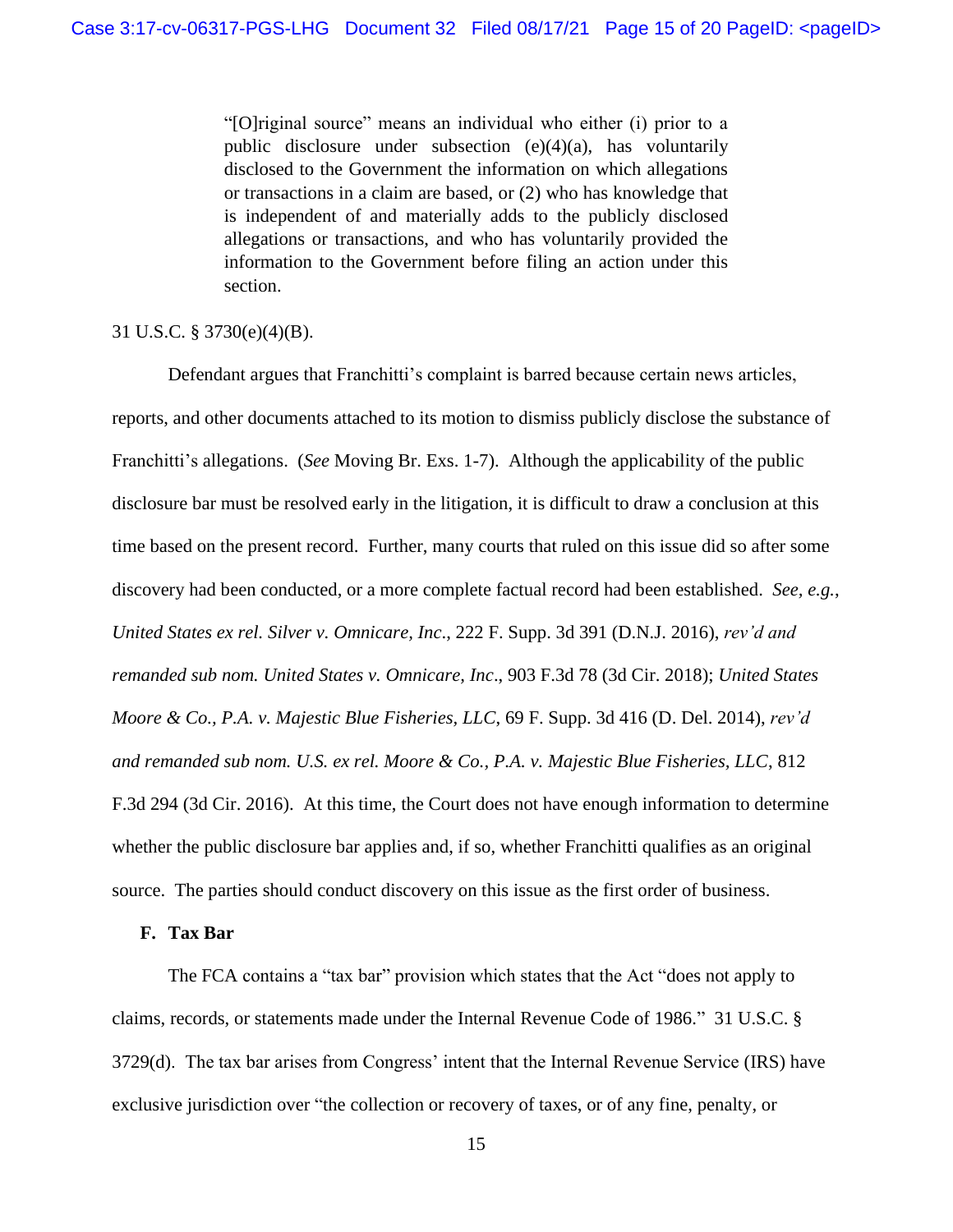forfeiture." *See* 26 U.S.C. § 7401; *U.S. ex rel. Lissack v. Sakura Glob. Cap. Mkts., Inc.*, 377 F.3d 145 (2d Cir. 2004).

The Second Circuit has articulated a two-part test to determine if the tax bar is triggered: (1) whether the case depends entirely on a purported violation of the Tax Code; and (2) whether the IRS has authority to recover the precise amounts the plaintiff is seeking. *Lissack*, 377 F.3d at 153. The court emphasized that the application of the tax bar is not limited to cases that seek to recover taxes but, rather, depends on whether the claim "rises or falls on finding a violation of the Tax Code." *Id.* at 153-154.

Under the first prong, the *Lissack* Court found

the fraud was the failure to conform to IRS rules for maintaining tax-exempt status of advance refunding bonds. The municipalities' purchase of SLGS bonds and Treasury securities thus "harmed" the Government only because the Tax Code's anti-arbitrage rules required that the municipalities purchase different amounts of those securities than they actually did.

*Id.* at 154. Under the second prong, "[b]oth the IRS's involvement in policing the sort of fraud alleged by Lissack and the IRS's ability to recover for the Government the precise amounts that Lissack seeks in his FCA action indicate to us that Lissack's claims fall within the scope of the Tax Bar." *Id.* at 156.

The Court must determine whether Franchitti's claim is barred to the extent that he argues Defendant deprived the United States of income tax revenue by underpaying its H-1B visa employees. For the following reasons, the Court finds that neither prong of the *Lissack* test has been met.

First, the immigration regulatory scheme, not the Tax Code, regulates the wages of foreign workers. Pursuant to the Immigration and Nationality Act: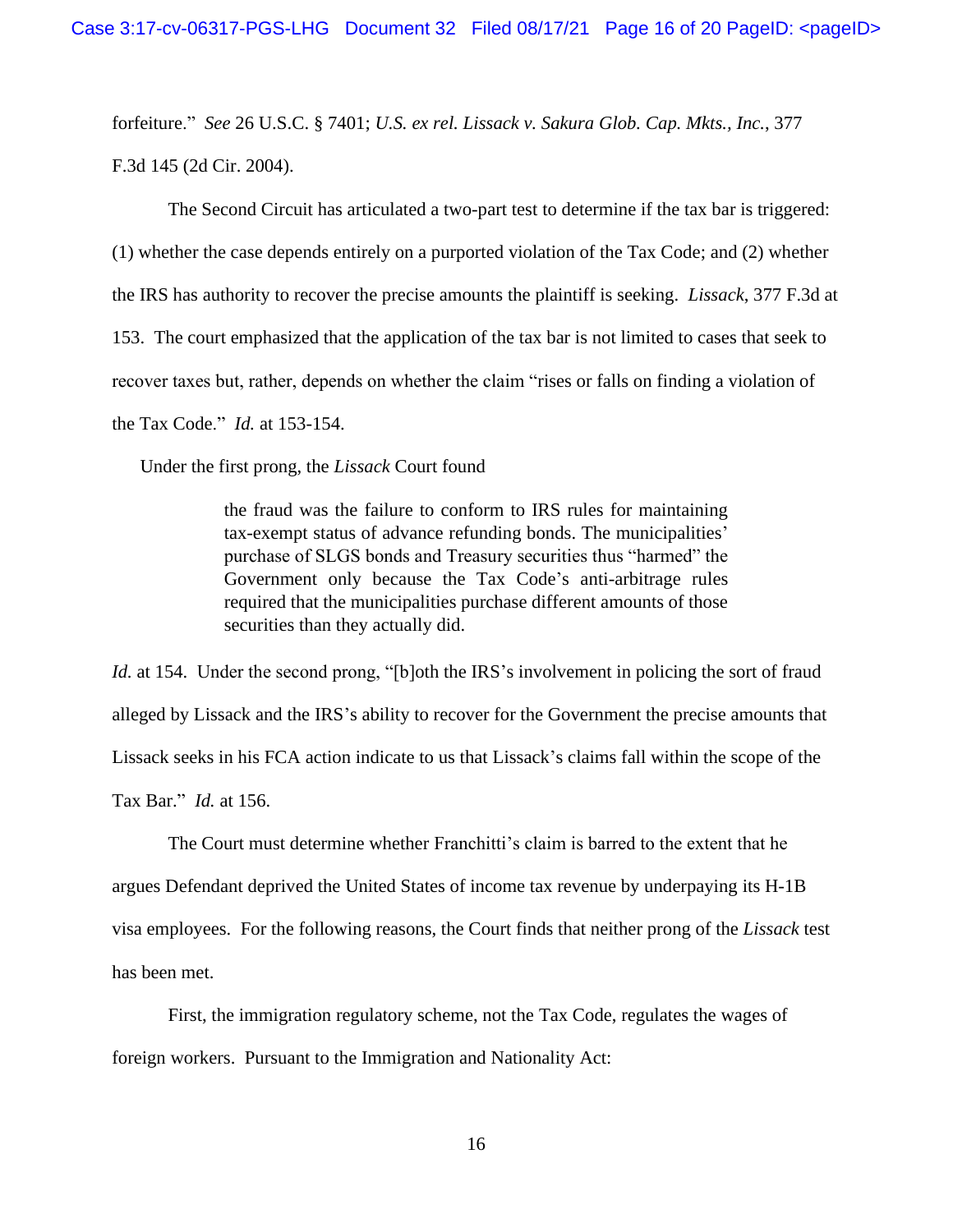(1) No alien may be admitted or provided status as an H-1B nonimmigrant in an occupational classification unless the employer has filed with the Secretary of Labor an application stating the following:

(A) The employer--

(i) is offering and will offer during the period of authorized employment to aliens admitted or provided status as an H-1B nonimmigrant wages that are at least--

(I) the actual wage level paid by the employer to all other individuals with similar experience and qualifications for the specific employment in question, or

(II) the prevailing wage level for the occupational classification in the area of employment,

whichever is greater, based on the best information available as of the time of filing the application  $\dots$ .

8 U.S.C. § 1182(n)(1)(A). The formula to calculate the prevailing wage is set forth in 8 U.S.C. §

1182(p).

The Secretary of Labor is responsible for investigating and remedying violations of the

wage requirement provision. 8 U.S.C. § 1182(n)(2)(A). For example:

If the Secretary finds, after notice and opportunity for a hearing, that an employer has not paid wages at the wage level specified under the application and required under paragraph (1), the Secretary shall order the employer to provide for payment of such amounts of back pay as may be required to comply with the requirements of paragraph (1), whether or not a penalty under subparagraph (C) has been imposed.

8 U.S.C. § 1182(n)(2)(D). *See also* 8 U.S.C. § 1182(n)(2)(G).

Thus, while underpaying H-1B workers deprives the IRS of income tax revenue, it does not appear to violate any tax law or regulation. On the contrary, it is a direct violation of the Immigration and Nationality Act. Other courts have applied the tax bar when a relator's FCA claim was based on a specific provision of the tax code, and refused to apply it when the claim was based on a violation of a different statutory scheme. *See U.S. ex rel. Calilung v. Ormat*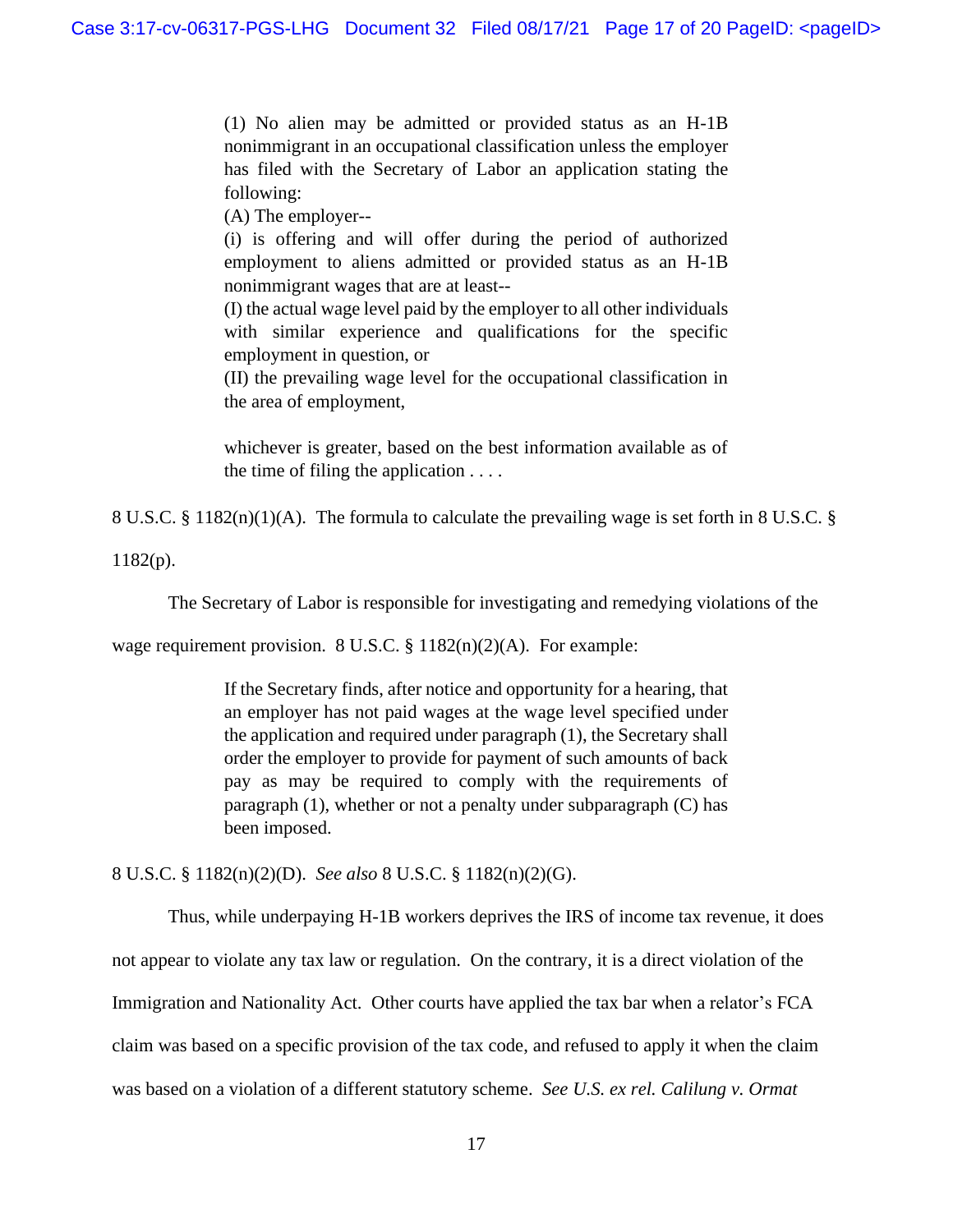*Indus., Ltd*., No. 3:14-CV-00325-RCJ, 2015 WL 1321029, at \*13-14 (D. Nev. Mar. 24, 2015); *U.S. ex rel. Barber v. Paychex, Inc.*, No. 09-20990-CIV, 2010 WL 2836333, at \*7 (S.D. Fla. July 15, 2010), *aff'd sub nom. Barber v. Paychex Inc*., 439 F. App'x 841 (11th Cir. 2011); *Patriot Tax Int'l, LLC v. Diaz*, No. CIVA 07-262-JBC, 2008 WL 2705450, at \*4 (E.D. Ky. July 3, 2008). However, some courts have taken a broader approach, holding that the tax bar precludes any FCA claim based on tax avoidance or failure to pay wages. *See Lesnik v. Eisenmann SE*, No. 16- CV-01120-LHK, 2018 WL 4700342, at \*5-6 (N.D. Cal. Oct. 1, 2018); *Ananiev v. Freitas*, 37 F. Supp. 3d 297 (D.D.C.), *aff'd*, 587 F. App'x 661, 307 (D.C. Cir. 2014).

The second element of the *Lissack* test is whether the IRS could have uncovered and prosecuted the violation. Here, it is not clear that the IRS can discern when employees are being paid less than the wage required by immigration law. While numerous IRC and treasury regulations pertain to foreign workers, their purpose is to establish how foreign workers should be taxed – not how they should be paid. *See, e.g.*, 26 C.F.R. § 31.3121(b)(19)-1; 26 C.F.R. § 1.871–9, Treas. Reg. § 1.871–9; 26 C.F.R. § 1.1–1, Treas. Reg. § 1.1–1; 26 U.S.C. § 871, I.R.C. § 871. Defendant has not provided information that would allow the Court to conclude the IRS knows (1) each employee's immigration status, (2) the wage requirements for each type of visa, and (3) the prevailing wage for each role within each industry. Further, as previously discussed, the responsibility for investigating and penalizing violations of the wage requirement rests with the Secretary of Labor.

In sum, because Franchitti's claims concern a violation of the immigration – not tax – laws, and because the Secretary of Labor – not the IRS – is the authority tasked with enforcing the prevailing wage provision, the tax bar does not apply here.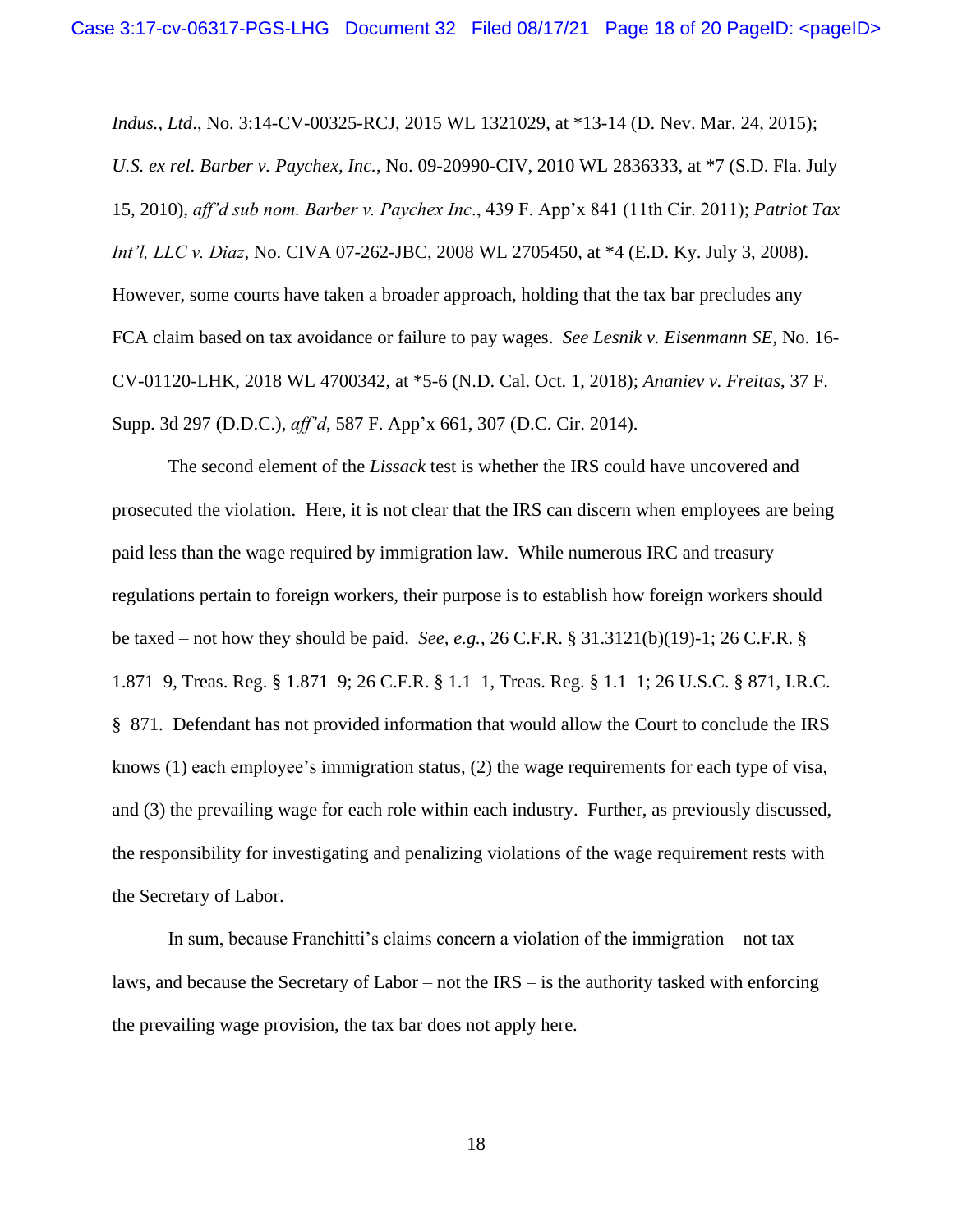#### **CONCLUSION**

Franchitti has sufficiently pleaded a reverse false claim under section (G) of the FCA. Therefore, Defendant's motion to dismiss is denied as to the paragraphs of the complaint alleging violations of 31 U.S.C. § 3729(a)(1)(G). Because Franchitti has not sufficiently pleaded a claim under sections (A) and (B) of the FCA, Defendant's motion to dismiss is granted as to the paragraphs of the complaint alleging violations of 31 U.S.C.  $\S\S 3729(a)(1)(A)$  and (B).

#### **ORDER**

**THIS MATTER** having come before the Court on Defendant's motion to dismiss the Relator's amended complaint (ECF No. 18); and the Court having carefully reviewed and taken into consideration the submissions of the parties, as well as the arguments and exhibits therein presented; and for good cause shown; and for all of the foregoing reasons,

**IT IS** on this 17th day of August 2021,

**ORDERED** that Defendant's motion to dismiss (ECF No. 18) is **granted in part** and **denied in part,** as follows:

- (1) Defendant's motion is **granted** as to the paragraphs alleging violations of 31 U.S.C. §  $3729(a)(1)(A)$  and (B), and
- (2) Defendant's motion is **denied** as to the paragraphs alleging violations of 31 U.S.C. §  $3729(a)(1)(G)$ ; and it is further

**ORDERED** that the parties should confer and communicate with the Magistrate Judge within 30 days to conduct discovery concerning the application of the public disclosure bar provision; and it is further